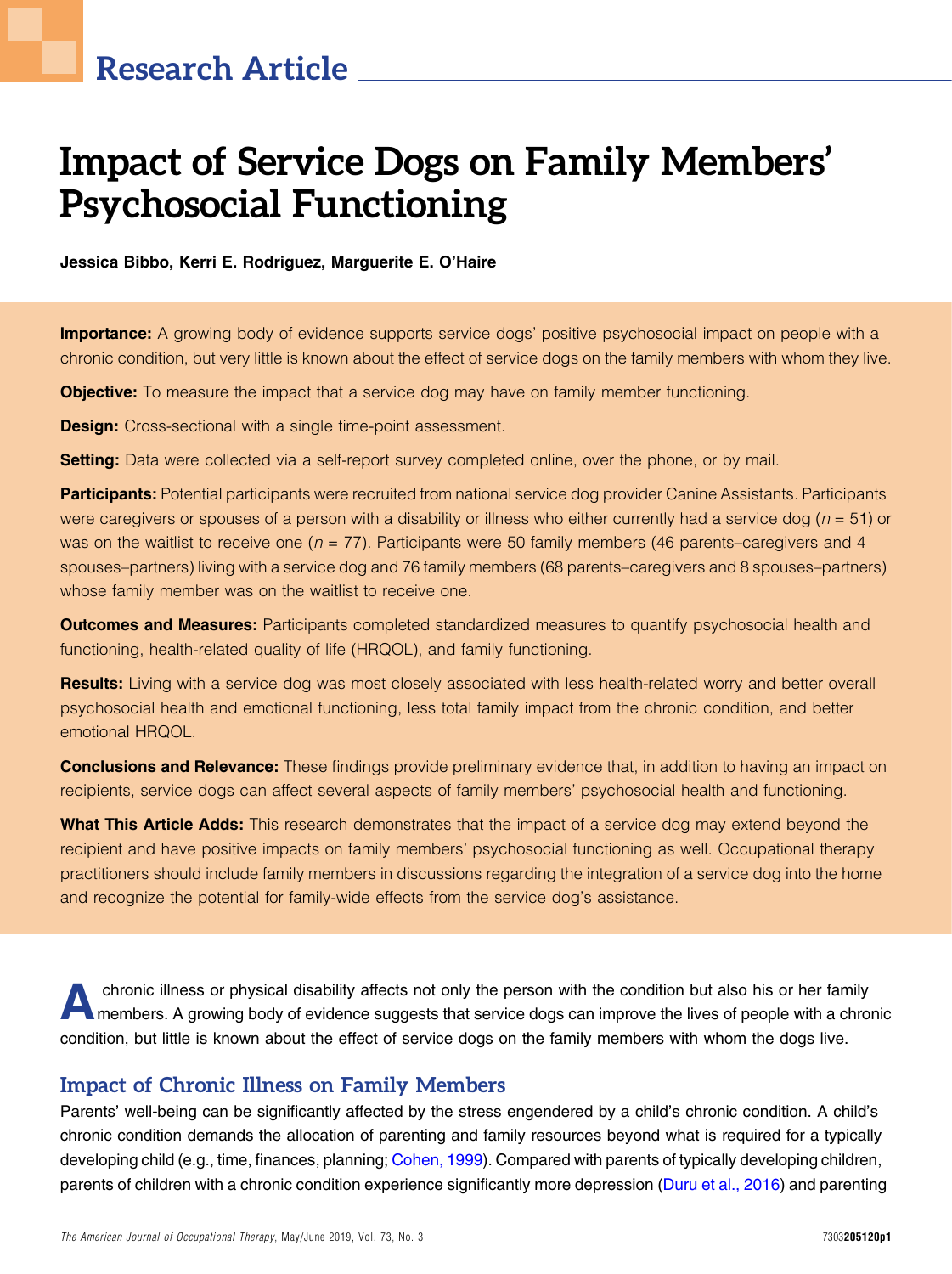stress ([Miodrag et al., 2015\)](#page-9-1). They can also experience social isolation ([McClellan & Cohen, 2007\)](#page-9-2), which can be intensified by the feeling that other parents cannot relate to or understand their situation ([Caicedo, 2014\)](#page-8-1). In addition to depression, stress, and social isolation, worry concerning the medical and health care aspects of the child's condition can be a pervasive and constant aspect of these parents' lives [\(Coffey, 2006\)](#page-8-2). Parents may worry about their child's psychosocial well-being and ability to integrate into school and the community [\(Gallo et al., 2008\)](#page-9-3), as well as about the immediate consequences of the chronic condition and its potential impact on the child's future [\(Murphy et al., 2007](#page-9-4)).

Compared with a child's chronic illness, a spouse's chronic illness tends to have a less severe impact on a caregiver's quality of life (QOL; [Lavelle et al., 2014](#page-9-5)). Nonetheless, worry about a spouse's health is often just as pervasive ([Cheung & Hocking, 2004\)](#page-8-3), and caregiving can have a negative impact on spouses' physical and psychological well-being [\(Braun et al., 2007](#page-8-4); [McCullagh et al., 2005](#page-9-6); [Schulz & Beach, 1999\)](#page-9-7). The spousal caregiver literature has largely focused on the impact of caring for older adults ([Schulz & Beach, 1999](#page-9-7)) or for spouses with conditions that typically develop in adulthood (e.g., cancer [\[Braun et al., 2007\],](#page-8-4) stroke [[McCullagh et al., 2005\]\)](#page-9-6). Regardless of whether a spouse takes on the role of caregiver, spouses are affected by and must actively cope with the chronic condition in their daily life [\(Berg & Upchurch, 2007](#page-8-5)).

## Psychosocial Effects of Service Dogs

Service dogs are trained for recipients' specific needs (e.g., ambulatory assistance, object retrieval, medical alert). The impact of service dogs is not confined to instrumental tasks but can extend into the social domain ([Camp, 2001](#page-8-6); [Crowe](#page-8-7) [et al., 2014](#page-8-7)). Although evidence has suggested that service dogs may have a positive impact on the social well-being of the people for whom they are trained, research on their impact on family members has been limited; specifically, the existing evidence is largely qualitative and relies on small sample sizes ([Winkle et al., 2012\)](#page-9-8).

In a 2004 qualitative study, 17 parents of children with service dogs stated that they had developed their own bond with the service dog (Davis et al., 2004). Moreover, they expressed that they benefited from the improvements they saw in their child's psychosocial well-being. Parents of children with autism spectrum disorder (ASD) reported worrying less and sleeping better as a result of the sense of safety engendered by the presence of a service dog [\(Burrows et al.,](#page-8-8) [2008](#page-8-8)). In a similar study, parents of children with ASD stated that the addition of a service dog led to better family functioning [\(Smyth & Slevin, 2010\)](#page-9-9). Unfortunately, much of the research has neglected to investigate the impact a service dog may have in the family context [\(Burrows et al., 2008\)](#page-8-8).

We could identify no studies that focused on the impact of a service dog on a spouse or romantic partner of a person with a chronic physical condition. However, adult service dog recipients have reported that their increased independence led them to require fewer hours of informal assistance (i.e., from a family member or friend) than before they had the dog ([Fairman & Huebner, 2001](#page-9-10)). Fewer hours spent actively caregiving may not only decrease the partner's or spouse's stress but may also improve their interpersonal relationship with the recipient.

Fully understanding the impact of a service dog on a family member is essential for occupational therapy practitioners. A systematic review of the service dog literature recommended that occupational therapists not only understand the potential benefits and drawbacks for their clients who were considering a service dog but also be included in all phases of obtaining a service dog, including postplacement ([Winkle et al., 2012](#page-9-8)). Knowledge regarding the impacts of service dogs on family members will better equip health care professionals, including occupational therapy practitioners, to inform and support their clients.

The aim of this study was to evaluate the impact of service dogs on family members of recipients. We compared psychosocial health and functioning, health-related quality of life (HRQOL), and family functioning between family members of a service dog owner and those whose family member was on the waitlist for a service dog. We hypothesized that the presence of a service dog in the home would be associated with better psychosocial health for family members of people with a chronic condition. In addition, we hypothesized that living with a service dog would be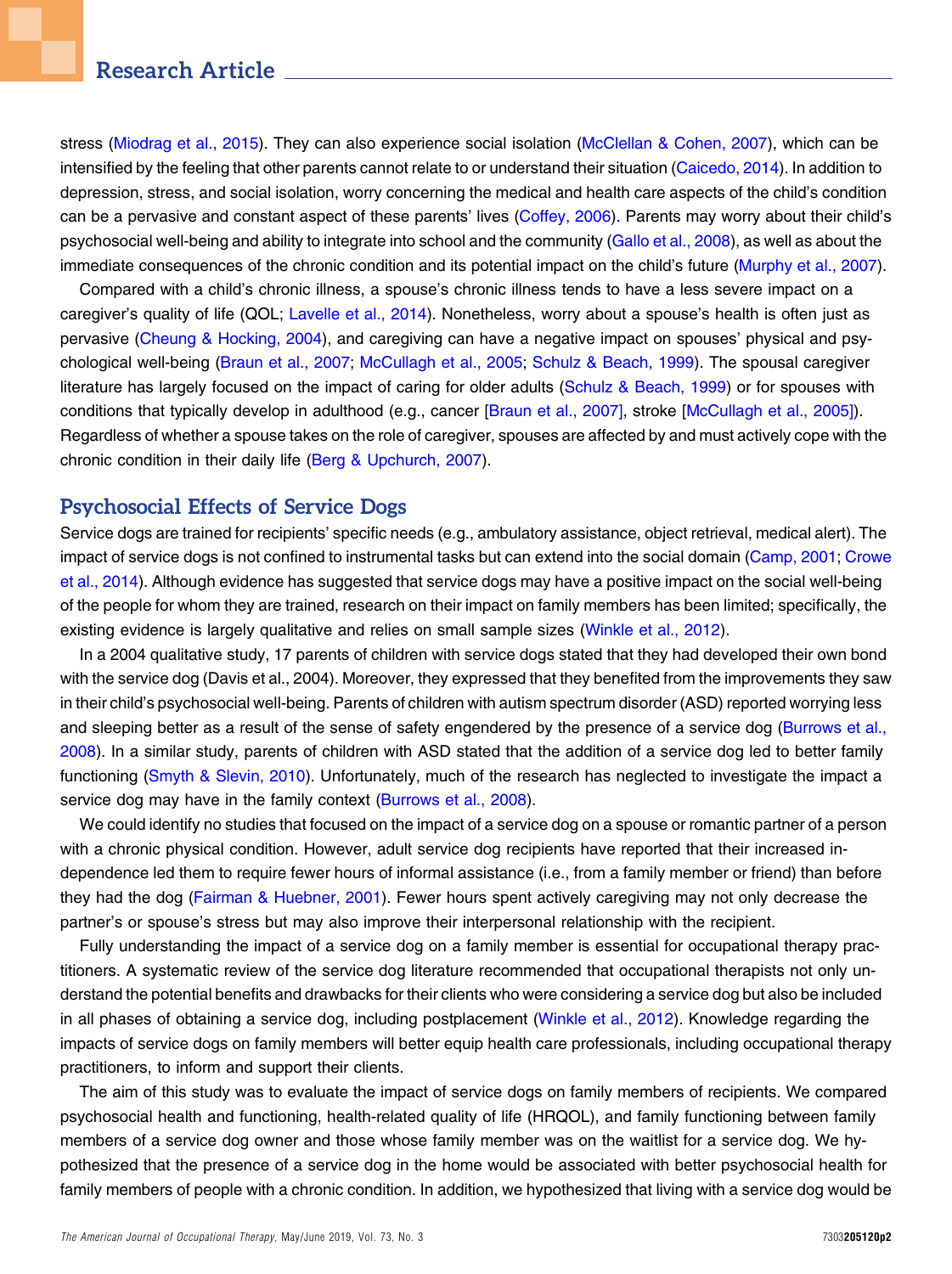associated with less negative impact from the family member's chronic condition. Finally, we explored the impact of the family member's relationship with the service dog on outcomes.

## **Method**

This study was approved by Purdue University's institutional review board (Protocol No. 1602017187), and a waiver was obtained from the Purdue Animal Care and Use Committee.

## Procedure

Participants were recruited through Canine Assistants, a provider that places service dogs with adults and children with a chronic condition (e.g., seizure disorder, cerebral palsy, muscular dystrophy) or a mobility issue throughout the United States. Canine Assistants provided the research team with the contact information of people on their waitlist ( $n = 165$ ) and those with whom a service dog had been placed ( $n = 369$ ). Those on the waitlist were recruited and participated first. A matching process was undertaken on the basis of service dog recipient demographics. Potential participant families with whom a service dog had been placed were then selected ( $n = 214$ ) on the basis of age ( $\pm 5$  yr) and primary diagnosis of the people on the waitlist who were enrolled in the study.

Potential households were recruited for participation through an email followed by a phone call. Participating future or current service dog recipients ( $n = 174$ ) were asked whether a family member or another person in their home would also like to be included in the study. In some cases, family members provided a proxy report for service dog recipients who were unable to provide a self-report (for a full description of the proxy report process; see [Rodriguez et al., 2019](#page-9-11)). Family members who provided proxy reports for the service dog recipient were invited to report on their own functioning as well. The family members who enrolled are the focus of this study. All participants provided informed consent. Participation consisted of completing a one-time survey.

## **Measures**

## Demographic Variables.

Demographic information collected from the survey included whether the participant identified as a parent or caregiver, a spouse or partner, or other; whether a pet dog was currently in the home; participant's age and gender; and the age and gender of the service dog recipient.

Medical information on the service dog recipient was obtained from the initial application to receive a service dog on file with Canine Assistants. These applications provided the primary diagnosis and waitlist or service dog placement date. Because of the diversity of primary diagnoses, we collapsed them into five distinct categories of disorders: developmental or learning, musculoskeletal, neuromuscular, seizure, and other.

The application included a medical history form that had been completed by a medical professional (5 participants living with a service dog applied before this form was part of the application and thus were missing this form). The medical history form provided information on the presence of a seizure activity comorbidity, which was present among many with non–seizure disorder primary diagnoses (e.g., cerebral palsy, Duchenne muscular dystrophy). To account for the potential impact that this comorbidity could have on outcomes, we included a seizure activity variable in all models. Service dog recipients who had a seizure comorbidity and those with a primary diagnosis of a seizure disorder were considered to experience seizure activity.

The medical history form also provided information on the service dog recipient's daily functioning. We calculated a single score that was based on eight items about the degree to which the medical professional thought the service dog recipient was able to carry out activities of daily living (ADLs; i.e., "Is this patient able to exercise judgement and make decisions necessary for ADLs?"). Available responses were yes (0), minimally (1), and no (2). Higher scores on this final variable (possible range  $= 0$ –16) indicated greater ADL impairment.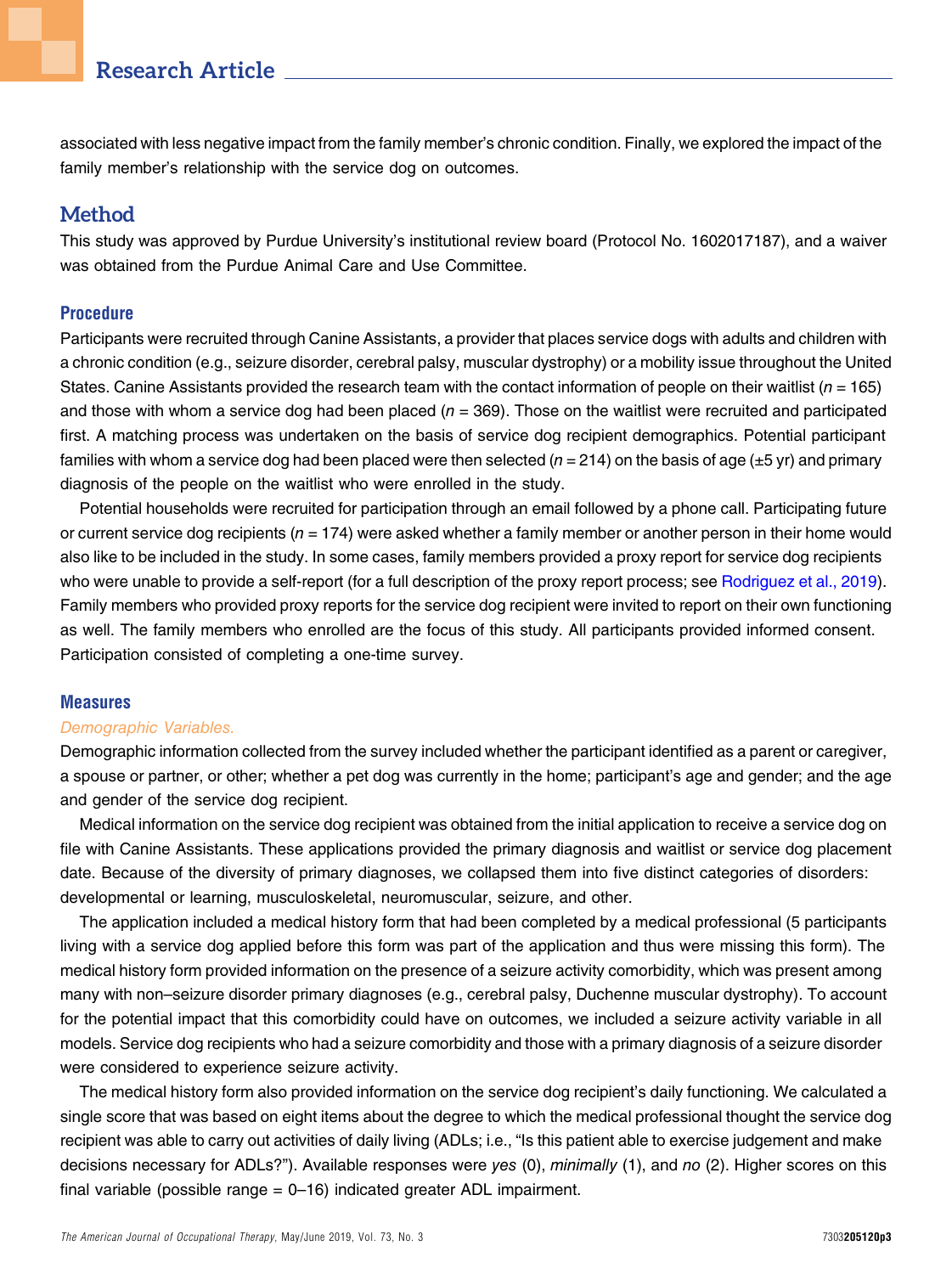#### Psychosocial Health and Functioning.

The Pediatric Quality of Life Inventory™ (PedsQL™) is a set of measures of physical, mental, and social health and functioning [\(Varni et al., 2001\)](#page-9-12). We used the PedsQL Adult Quality of Life Inventory Version 4.0 Short Form to measure overall psychosocial health and domain-specific functioning. We combined scores on the Emotional Functioning (Cronbach's  $\alpha$  = .75; n = 110), Social Functioning ( $\alpha$  = .81; n = 108), and Work/School (i.e., Work/Studies) Functioning ( $\alpha$  = .80;  $n = 105$ ) subscales to calculate an overall psychosocial health summary score ( $\alpha = .81$ ;  $n = 104$ ; Varni et al., 2017).

The Patient-Reported Outcomes Measurement Information System (PROMIS) is a system of precise measures of patient-reported physical and psychosocial health [\(Cella et al., 2010](#page-8-9)). We used the Anger Short Form 5a (Version 1.1) to measure anger ( $\alpha$  = .87; n = 108); the Companionship Short Form 4a (Version 2.0) to quantify the availability of and satisfaction with interpersonal friendship and company ( $\alpha = .97$ ; n = 123); and the Sleep Disturbance Short Form 4a (Version 1.0) to measure sleep quality over the past 7 days ( $\alpha = .85$ ;  $n = 123$ ).

## Impact of the Family Member's Chronic Condition.

The PedsQL Family Impact Module was used to measure the impact of the service dog recipient's chronic health condition on family members within the past month [\(Varni et al., 2004\)](#page-9-13). This measure was completed by all participants regardless of the service dog recipient's age or the recipient's relationship to the participant. The PedsQL Family Impact Module consists of four domains that provide a Total Family Impact score score ( $\alpha = .96$ ;  $n = 119$ ): (1) HRQOL, (2) family functioning, (3) communication, and (4) worry. The HRQOL domain, which measures the direct impact of the service dog recipient's health on the family member's QOL ( $\alpha$  = .95; n = 124), contains the Physical Functioning ( $\alpha$  = .86; n = 124), Emotional Functioning ( $\alpha = .90$ ; n = 125), Social Functioning ( $\alpha = .88$ ; n = 129), and Cognitive Functioning  $(\alpha = .91; n = 124)$  subscales. The family functioning domain, which measures the impact of the chronic illness on the family, contains the Daily Activities ( $\alpha$  = .86; n = 123) and Family Relationships ( $\alpha$  = .94; n = 123) subscales to measure overall family functioning ( $\alpha = 0.92$ ; n = 123). The Communication subscale focuses on communication with others (e.g., non–family members, medical professionals) about the service dog recipient's chronic illness ( $\alpha = .73$ ; n = 123). The Worry subscale included concerns regarding the service dog recipient's treatments, health, and future ( $\alpha = .89$ ;  $n =$ 124). Higher scores on all PedsQL and PROMIS measures indicate higher functioning in the specific domain.

## Relationship With the Service Dog.

The bond with the service dog was measured using the Monash Dog Owner Relationship Scale (MDORS; [Dwyer et al.,](#page-9-14) [2006](#page-9-14)). We used the Perceived Emotional Closeness (i.e., bond with the service dog;  $\alpha = .88$ ;  $n = 69$ ) and Dog–Owner Interaction (i.e., the frequency of engaging in various activities with the dog;  $\alpha = .81$ ;  $n = 75$ ) subscales. Higher scores on each subscale (possible range = 1–5) indicated a more positive relationship (i.e., more perceived emotional closeness or doing more activities with the dog).

#### Analyses.

We compared demographic characteristics among family members and their child or spouse who either lived with a service dog or were on the waitlist to receive one. Two participants (1 living with a service dog, 1 on the waitlist) were mothers of twins; the demographics of both twins were included in the demographic results. We ran a series of linear multiple regression models to measure the differences in outcome variables while controlling for participants' age and gender, service dog recipient's age and gender, presence of a pet dog in the home, and service dog recipient's seizure activity and ADL limitations. A series of bivariate correlations between the outcome measures and the MDORS measures was run. We conducted analyses in IBM SPSS Statistics (Version 24; IBM Corporation, Armonk, NY) using a .05 level of significance. Effect sizes were calculated using Cohen's d; scores were interpreted using 0.20–0.49, 0.50–0.79, and ≤0.80, respectively, as indicating a small, medium, and large effect size [\(Cohen, 1992](#page-8-10)).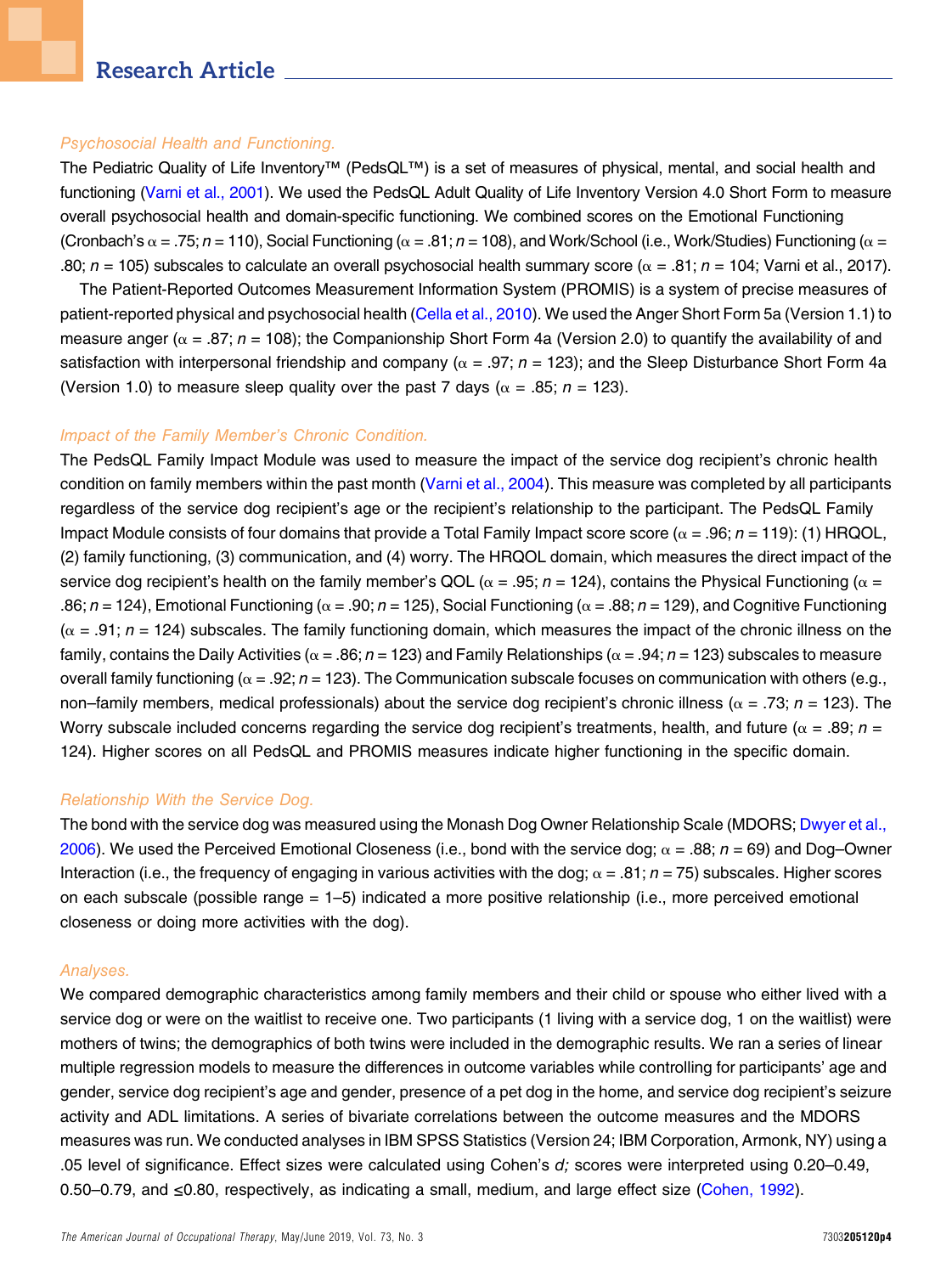# **Results Sample**

A total of 143 family members participated (68.5% completed the survey online, 26.6% over the phone, and 4.9% by mail). Seventeen surveys were excluded from analysis. Seven families had the service dog in the home for less than 6 months (the suggested adjustment period for incorporating a service dog into a home; [Sachs-Ericsson et al., 2002\)](#page-9-15), 4 erroneously completed the survey as the service dog recipient (instead of as themselves), 3 completed the survey twice (the first surveys were included in analyses), 2 did not currently live with the service dog recipient, and 1 in the recipient group no longer had a service dog.

The sample's demographic characteristics are displayed in [Table 1.](#page-4-0) Participants in the waitlist group were significantly younger than those living with a service dog. This age difference was more pronounced between the actual service dog recipients (waitlist range = 4–72 yr; service dog range = 10–68 yr). This difference was most likely observed because families are encouraged to add themselves to service dog providers' waitlist as soon as possible as a result of multiyear-long waitlists and high demand. Although there was variability in the child's or spouse's primary diagnosis, distribution across diagnoses categories did not significantly differ between groups.

|                                                |                     | <b>Group</b>                 |                    |                                |  |  |  |
|------------------------------------------------|---------------------|------------------------------|--------------------|--------------------------------|--|--|--|
|                                                | <b>Total Sample</b> | <b>Waitlist</b>              | <b>Service Dog</b> |                                |  |  |  |
| <b>Characteristic</b>                          | $(N = 126)$         | $(n = 50)$                   | $(n = 76)$         | <i>p</i> for <i>t</i> or $X^2$ |  |  |  |
|                                                |                     | <b>Family Member</b>         |                    |                                |  |  |  |
| Age, <sup>a</sup> yr, $M(SD)$                  | 48.83 (10.9)        | 45.82 (9.4)                  | 50.88 (11.4)       | $.016*$                        |  |  |  |
| $n^{b}$ (%)                                    | 111(88.1)           | 45 (90.0)                    | 66 (85.8)          |                                |  |  |  |
| Sex, $n$ (%)                                   |                     |                              |                    | .196                           |  |  |  |
| Female <sup>a</sup>                            | 107 (84.9)          | 45 (90.0)                    | 62 (81.6)          |                                |  |  |  |
| Male                                           | 19(15.1)            | 5(10.0)                      | 14(18.4)           |                                |  |  |  |
| Relationship to SDR, <sup>a</sup> $n$ (%)      |                     |                              |                    | .636                           |  |  |  |
| Parent or caregiver                            | 114 (90.5)          | 46 (92.0)                    | 68 (89.5)          |                                |  |  |  |
| Spouse or partner                              | 12(9.5)             | 4(8.0)                       | 8(10.5)            |                                |  |  |  |
| Pet dog in home, <sup>a</sup> $n$ (%)          | 66 (52.4)           | 28 (56.0)                    | 38 (50.0)          | .509                           |  |  |  |
|                                                |                     | <b>Service Dog Recipient</b> |                    |                                |  |  |  |
| $n^{\rm c}$                                    | 128                 | 51                           | 77                 |                                |  |  |  |
| Age, <sup>a</sup> yr, $M(SD)$                  | 22.16 (15.5)        | 16.96 (15.6)                 | 25.60 (14.5)       | $.002*$                        |  |  |  |
| Sex, $n$ $(\%)$                                |                     |                              |                    | .038                           |  |  |  |
| Female <sup>a</sup>                            | 71 (55.5)           | 34 (66.7)                    | 37(48.1)           |                                |  |  |  |
| Male                                           | 57 (44.5)           | 17(33.3)                     | 40 (51.9)          |                                |  |  |  |
| Primary diagnosis category, $n$ (%)            |                     |                              |                    | .102                           |  |  |  |
| Seizure                                        | 37 (28.9)           | 17(33.3)                     | 20(26.0)           |                                |  |  |  |
| Musculoskeletal                                | 21(16.4)            | 8(15.7)                      | 13 (16.9)          |                                |  |  |  |
| Neuromuscular                                  | 59 (46.1)           | 18 (35.3)                    | 41 (53.2)          |                                |  |  |  |
| Developmental or intellectual                  | 4(3.1)              | 3(5.9)                       | 1(1.3)             |                                |  |  |  |
| Other                                          | 7(5.5)              | (9.8)<br>5                   | 2(2.6)             |                                |  |  |  |
| Age of onset of diagnosis, M (SD)              | 6.82(12.6)          | 5.78 (12.5)                  | 7.46 (12.7)        | .482                           |  |  |  |
| Seizure activity, <sup>a</sup> n (%)           | 57 (44.4)           | 26 (51.0)                    | 31(40.3)           | .232                           |  |  |  |
| Impact of ADL limitations, <sup>a</sup> M (SD) | 8.73(2.3)           | 8.31(2.8)                    | $9.02$ $(1.8)$     | .115                           |  |  |  |

#### <span id="page-4-0"></span>Table 1. Demographic Characteristics of Family Member Participants and Service Dog Recipients

*Note.* ADL = activity of daily living;  $M$  = mean;  $SD$  = standard deviation; SDR = service dog recipient.

<sup>a</sup>Included as a control variable in regression models. <sup>b</sup>Participants in both groups chose not to provide their age. <sup>c</sup>One family living with a service dog and one family on the waitlist had two service dog recipients in the home.

 $p < 0.05$ ; statistically significant difference between the waitlist and service dog groups.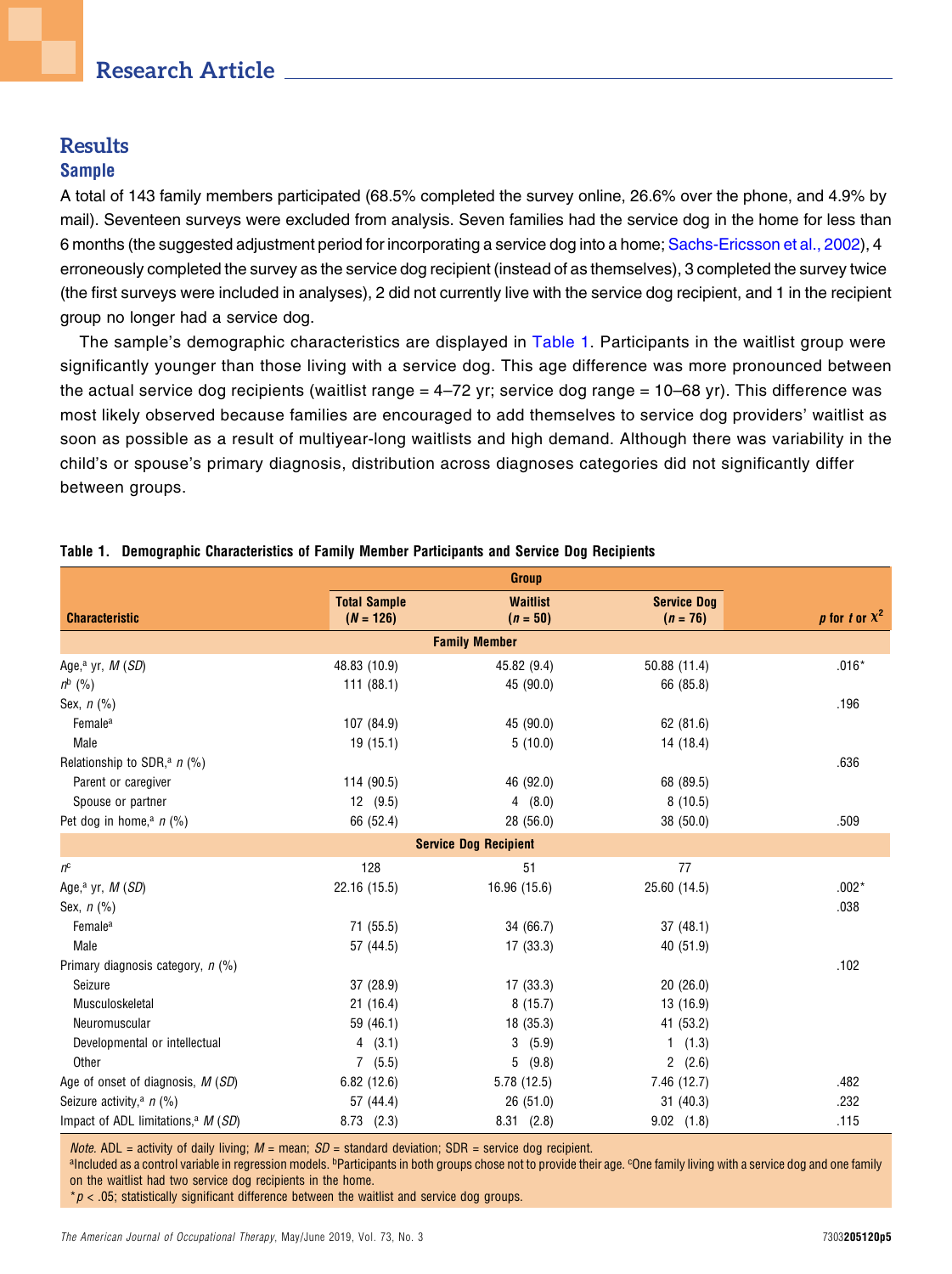## Psychosocial Health and Functioning

[Table 2](#page-5-0) displays the mean scores, distributions, and group differences for all outcome variables. Ten participants living with a service dog and 6 participants on the waitlist declined to provide their age on the online survey. The ageappropriate PedsQL measures and the PROMIS Anger subscale were administered to each participant on the basis of the age they provided; as a consequence, these participants did not complete these scales and were missing these data.

The results of the multiple regression analysis indicated that living with a service dog was a significant predictor of PedsQL overall psychosocial health ( $p = .019$ ) and of emotional functioning ( $p = .019$ ), but not social or work/school functioning (all  $ps > 0.118$ ). Having a service dog in the home was not a significant predictor of anger, companionship, or sleep disturbance (all  $ps > .369$ ).

Mean scores and group differences for the Family Impact Module are also presented in [Table 2](#page-5-0). The results indicate that there was a significant positive outcome of the service dog on the PedsQL Total Family Impact score ( $p = .033$ ) and the Emotional Functioning ( $p = .026$ ), Worry ( $p = .016$ ), and Family Relationships ( $p = .038$ ) subscales (all other  $ps > .064$ ).

## Relationship With the Service Dog

For those with a service dog in the home, placement occurred an average of 4.69 yr before the survey (standard deviation  $[SD] = 3.36$ ; range = 0.66–12.67 yr). We found no significant correlations between length of time with the service dog and any outcome or demographic variables (all  $rs < .21$ , all  $ps > .096$ ). The family members ( $n = 75$ ) had a mean score of 3.51 ( $SD = 0.83$ ) on the Perceived Emotional Closeness subscale. We found a significant negative

|                                  | <b>Group</b> |                               |             |                                  | <b>Group Differences, Service Dog as Predictor</b> |                         |                 |                    |         |
|----------------------------------|--------------|-------------------------------|-------------|----------------------------------|----------------------------------------------------|-------------------------|-----------------|--------------------|---------|
|                                  |              | <b>Waitlist</b><br>$(n = 50)$ |             | <b>Service Dog</b><br>$(n = 76)$ |                                                    |                         |                 | 95% CI             |         |
| <b>Measure</b>                   | $\mathbf n$  | M(SD)                         | $\mathbf n$ | M(SD)                            | $\beta$                                            | <b>Unstandardized B</b> | SE <sub>B</sub> | (Unstandardized B) | d       |
| PedsQL                           |              |                               |             |                                  |                                                    |                         |                 |                    |         |
| Overall psychosocial health      | 44           | 73.99 (16.7)                  | 66          | 78.38 (13.4)                     | $.25*$                                             | $7.69*$                 | 3.23            | [1.28, 14.09]      | 0.29    |
| Emotional Functioning subscale   | 44           | 67.61 (17.6)                  | 66          | 73.30 (18.6)                     | $.25*$                                             | $9.32*$                 | 3.91            | [1.55, 17.09]      | 0.31    |
| Social Functioning subscale      | 43           | 89.73 (15.3)                  | 66          | 91.48 (13.0)                     | .17                                                | 4.72                    | 2.99            | [1.22, 10.66]      | 0.12    |
| Work/School Functioning subscale | 43           | 69.38 (22.1)                  | 66          | 71.72 (19.5)                     | .14                                                | 5.84                    | 4.49            | [3.07, 14.74]      | 0.11    |
| PROMIS                           |              |                               |             |                                  |                                                    |                         |                 |                    |         |
| Anger Short Form                 | 43           | 52.37<br>(6.7)                | 66          | 52.26<br>(8.6)                   | $-.06$                                             | $-1.02$                 | 1.64            | $[-4.28, 2.24]$    | $-0.01$ |
| <b>Companionship Short Form</b>  | 47           | 51.89<br>(8.2)                | 76          | 54.45<br>(8.4)                   | .10                                                | 1.69                    | 1.86            | [2.01, 5.37]       | 0.32    |
| Sleep Disturbance Short Form     | 48           | $50.84$ $(7.1)$               | 76          | 51.31<br>(8.6)                   | .08                                                | 1.38                    | 1.83            | [2.25, 5.01]       | 0.16    |
| PedsQL Family Impact Module      |              |                               |             |                                  |                                                    |                         |                 |                    |         |
| <b>Total Family Impact</b>       | 49           | 51.58 (17.0)                  | 76          | 59.97 (17.9)                     | $.22*$                                             | $8.07*$                 | 3.73            | [0.67, 15.46]      | 0.48    |
| HRQOL domain                     | 49           | 56.96 (17.4)                  | 76          | 64.64 (18.2)                     | .18                                                | 6.58                    | 3.77            | [0.91, 14.07]      | 0.43    |
| Physical Functioning subscale    | 48           | 59.81 (18.3)                  | 76          | 63.10 (21.0)                     | .07                                                | 2.55                    | 4.19            | [5.78, 10.88]      | 0.17    |
| Emotional Functioning subscale   | 49           | 53.78 (19.2)                  | 76          | 64.28 (22.4)                     | $.24*$                                             | $9.94*$                 | 4.41            | [1.19, 18.70]      | 0.50    |
| Social Functioning subscale      | 48           | 51.17 (24.7)                  | 76          | 61.84 (24.7)                     | .13                                                | 6.52                    | 5.24            | [3.88, 16.92]      | 0.43    |
| Cognitive Functioning subscale   | 48           | 62.50 (21.6)                  | 76          | 69.08 (18.4)                     | .16                                                | 6.28                    | 4.33            | [2.32, 14.88]      | 0.33    |
| Communication subscale           | 49           | 54.59 (22.9)                  | 75          | 62.50 (21.3)                     | .14                                                | 6.13                    | 4.89            | [3.59, 15.85]      | 0.36    |
| Worry subscale                   | 49           | 31.02 (22.5)                  | 76          | 43.8 (23.8)                      | $.25*$                                             | $12.55*$                | 5.10            | [2.43, 22.68]      | 0.55    |
| Family functioning domain        | 49           | 50.32 (20.2)                  | 74          | 57.14 (23.0)                     | .20                                                | 8.44                    | 4.51            | [0.52, 17.39]      | 0.32    |
| Daily Activities subscale        | 49           | 39.29 (25.1)                  | 74          | 46.17 (27.7)                     | .11                                                | 5.92                    | 5.72            | [5.44, 17.29]      | 0.26    |
| Family Relationships subscale    | 49           | 56.94 (21.5)                  | 74          | 63.72 (24.4)                     | $.22*$                                             | $9.94*$                 | 4.73            | [0.56, 19.33]      | 0.30    |

#### <span id="page-5-0"></span>Table 2. Outcomes Between Family Members Living With or on the Waitlist for a Service Dog

Note. CI = confidence interval; HRQOL = health-related quality of life;  $M$  = mean; PedsQL = Pediatric Quality of Life Inventory; PROMIS = Patient-Reported Outcomes Measurement Information System;  $SD =$  standard deviation.  $*p < .05$ .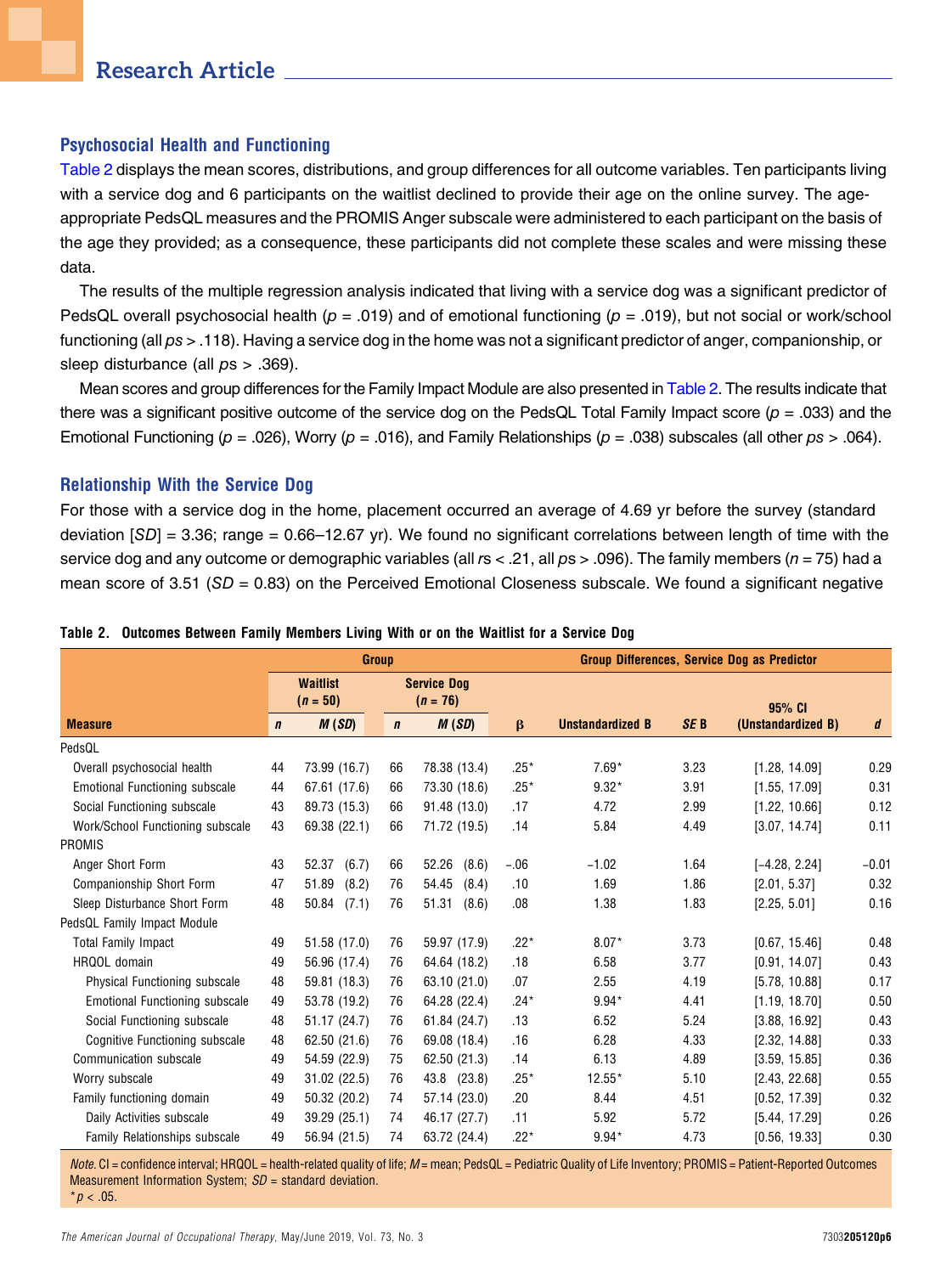correlation between the Perceived Emotional Closeness subscale and both overall psychosocial health (r = −.26, p = .038) and the Emotional Functioning subscale ( $r = -.28$ ,  $p = .026$ ). The mean score for the Dog–Owner Interaction scale was 3.97 (SD = 0.74). We found a significant positive correlation between the Dog–Owner Interaction and Companionship scale ( $r = .30$ ,  $p = .009$ ) and a negative association with the Family Impact Module's Physical Functioning subscale  $(r = -.23, p = .044)$ .

## **Discussion**

The presence of a service dog in the home can have a significant and positive impact on the family members of service dog recipients. The presence of the service dog does not appear to have a strong direct impact on overall psychosocial health or emotional or psychosocial functioning; instead, our evidence suggests that the impact on the family member is rooted in the indirect impact of improved emotional functioning related to the child's or spouse's chronic illness along with the amelioration of worry for the child or spouse.

The presence of the service dog was most strongly associated with less worrying about the service dog recipient's health and future. The large effect size observed for this finding  $(d = 0.55)$  could indicate that worrying less about the family member's present and future health may in turn have a positive effect on daily life. Future studies with mediation analyses could allow a more complete understanding of the relationships between these outcome variables; however, our findings provide sound quantitative support for the repeated qualitative evidence that service dogs alleviate parents' worry (e.g., [Burrows et al., 2008\)](#page-8-8). The alleviation of worry is likely to be true for spouses; unfortunately, our sample was predominantly composed of parents and caregivers, and we cannot definitively make that assertion.

The association between the presence of a service dog and better family relationship functioning reaffirms qualitative findings from parents whose child has a service dog (e.g., [Smyth & Slevin, 2010\)](#page-9-9). Our results are unique in that our sample included family members and service dog recipients throughout the lifespan while controlling for the ages of both family members who were the focus of the study and the service dog recipient, functioning of the service dog recipient, and presence of a pet dog in the home.

Service dogs do not appear to have an impact on the outcomes of anger, companionship, or sleep, nor do they seem to affect family members' functioning outside of the home (e.g., the domains of social or work–school functioning). These latter findings are quite different from those in the service dog recipient literature. The results of the larger study comparing service dog recipients with those on the waitlist found that living with a service dog was associated with better functioning in the domain of work and school, along with overall psychosocial health, including the domains of social and emotional functioning (Rodriguez et al., 2019). The most recent systematic review of that literature reported positive associations between service dogs and greater community involvement and integration [\(Winkle et al., 2012](#page-9-8)). Unlike with service dog recipients, the service dog is most likely not accompanying the family member to work, school, or nonfamily social situations.

## Family Members' Relationship With the Service Dog

The positive relationship between the emotional closeness to the service dog and interaction with the service dog was expected. What is unknown is whether family members do more with the service dog because they enjoy being with the dog, or whether they become emotionally closer to the service dog because they spend time with it. The negative association between the outcomes of overall psychosocial health and emotional functioning and emotional closeness to the service dog likely reflects evidence from the pet dog literature that the bond with a pet can become more salient in times of physical illness or emotional distress ( $R$ yan & Ziebland, 2015).

The positive relationship between more interactions with the service dog and greater companionship may provide initial evidence for the service dog's unique role in family members' lives. The service dog may be the family member's sole companion whose daily life is also directly affected by the child's or spouse's chronic condition. However, the lack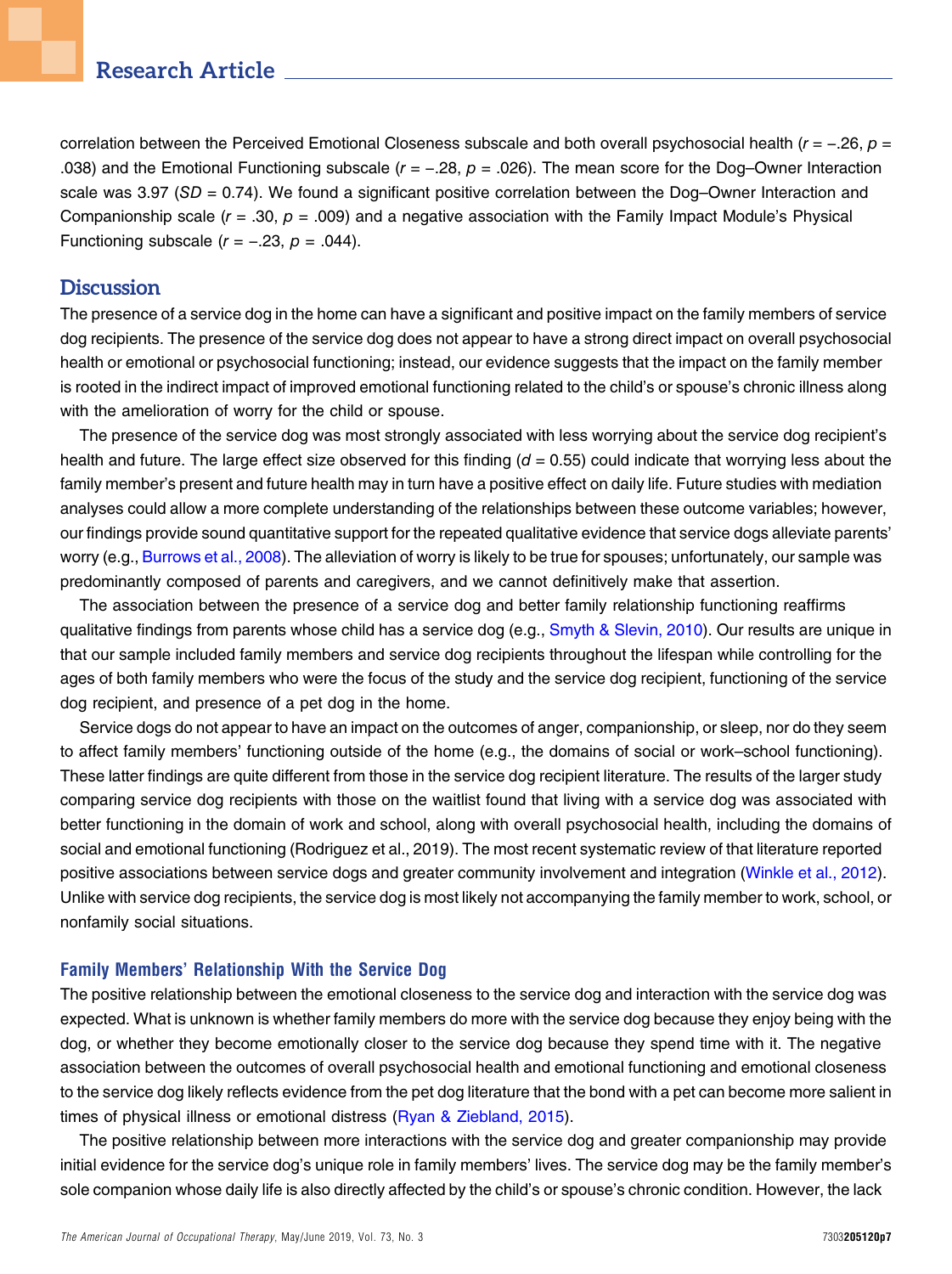of a significant difference between groups in companionship indicates that the presence of a service dog did not affect the level of companionship experienced with other people.

The negative correlation between service dog interaction and family members' physical functioning directly related to the chronic condition is important to note. Previous research has shown that parents—in particular, mothers—are often in charge of providing for the service dog's daily needs [\(Davis et al., 2004\)](#page-8-11). The additional pet care tasks and equipment necessary to travel with a service dog in public (e.g., vest, leash) are likely to compound the preexisting logistical requirements of being a parent or spouse of a person with a chronic condition. The resources family members allocate to the provision of care, including those dedicated to a service dog, may have a negative impact on physical functioning.

This drawback is likely to be important for occupational therapists who may be consulted by family members considering or in the process of obtaining a service dog. Occupational therapy practitioners can provide realistic expectations concerning incorporating a service dog into the home, specifically the potential increase in physical exertion. Parents, in particular those of children (as opposed to adolescents or adults), are essential to the relationship between the child and the service dog because they provide for the service dog's basic needs (e.g., walking, grooming, feeding) as well as the child's [\(Davis et al., 2004](#page-8-11)). Longitudinal data will be required to identify specific advice and skills for occupational therapists to focus on to successfully integrate a service dog into the home.

## Limitations

The inclusion of both parents–caregivers and spouses–partners may have complicated our results. However, the inclusion of both groups allows for more generalizable results and provides a snapshot of family members currently living with service dogs for a variety of chronic conditions. Because of the inequity in the proportion of parents or caregivers to spouses or partners, we cannot say that these results apply to both groups equally. The clinical applications of this study would be better understood with samples consisting of a single type of family member (e.g., parent, spouse, sibling), which should be a goal of future studies.

Another limitation to the results was missing data on a subset of family members' psychosocial health. The data were not missing at random, which prevented the use of mean imputation techniques. In addition, service dog recipients' medical and demographic data obtained from their applications (e.g., ADLs) may have been outdated because participants applied to the service dog provider before they participated in the study. Future studies will benefit from including an objective form of medical assessment at the time of participation.

Restricting participants to either parent–caregiver or spouse–partner limits our understanding of the impact of the relationship with the service dog recipient and outcomes. For participants identified as a parent–caregiver, the term caregiver could have masked many other relationships (e.g., adult child, sibling, grandparent). We do not know whether participants identifying as a spouse–partner considered themselves to be caregivers, which could be an important moderator of outcomes. For example, spouses of people with a spinal cord injury who identify as a caregiver experience significantly more physical and emotional stress than spouses who do not consider themselves to be caregivers [\(Weitzenkamp et al., 1997](#page-9-17)). However, even when parents and spouses do not identify as a caregiver, chronic illness has still been shown to have a negative effect on their emotional health and to increase their worry [\(Wittenberg et al., 2013](#page-9-18)).

We cannot conclude that the presence of a service dog led to changes in our outcome measures. True measurement of changes in psychosocial health and functioning would require a longitudinal study. Despite these limitations, our study included a sample with diverse relationships to the service dog recipient, ages, and chronic conditions of recipients, which adds to the generalizability of our findings. Future studies would benefit from measuring caregivingspecific constructs such as caregiver burden, satisfaction, and mastery. Measuring changes in these outcome variables would significantly contribute to understanding the impact of service dogs on family caregivers. Finally, it is important to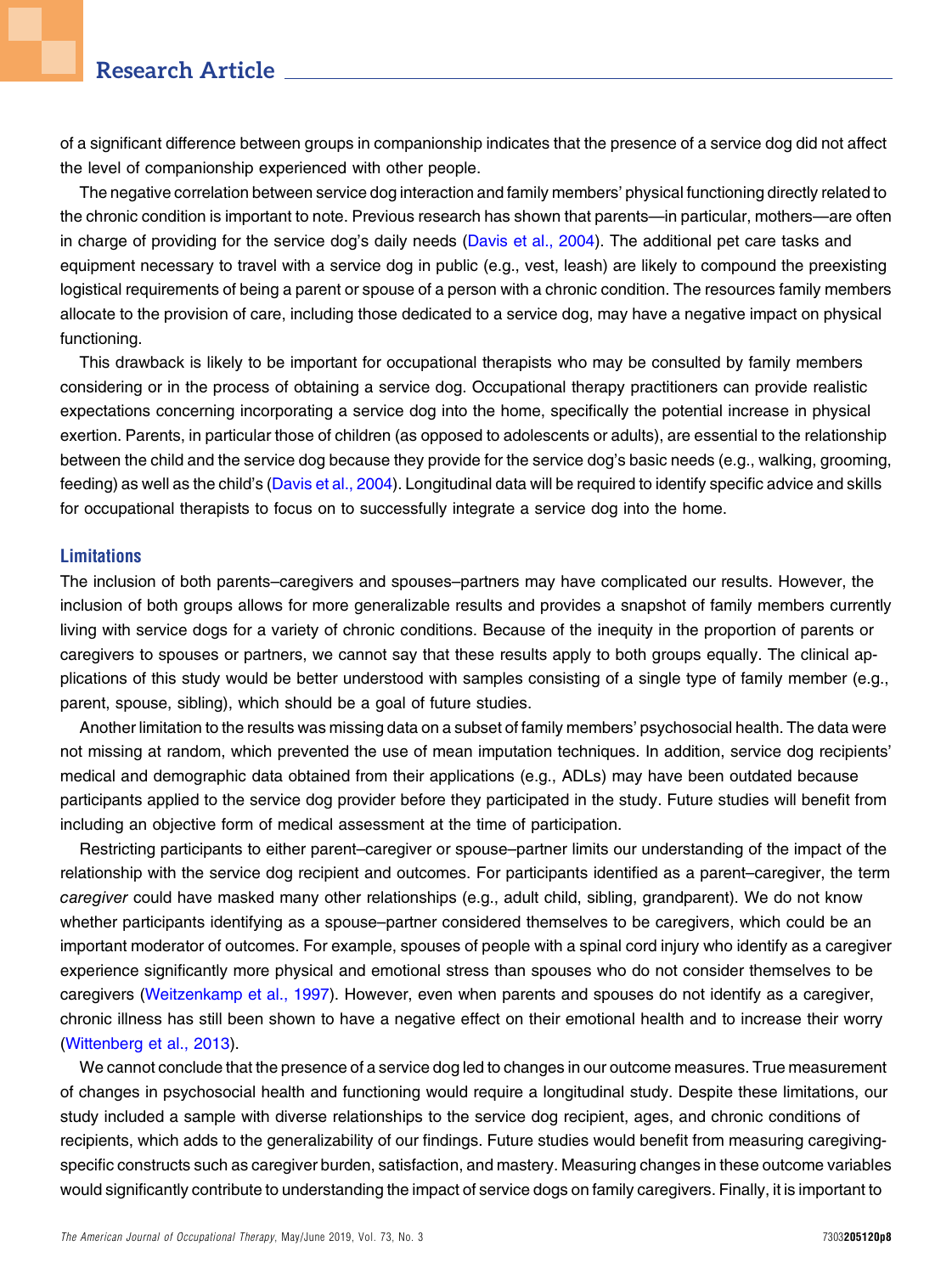note that a service dog will likely not benefit all families with a member with a chronic condition. This sample actively sought out a service dog. The results can be generalized only to families who want to include a service dog in their home.

## Implications for Occupational Therapy Practice

The impact of a service dog may extend beyond their recipients and have positive impacts on recipients' family members' psychosocial functioning; specifically, living with a service dog was associated with experiencing less worry concerning the health of the service dog recipients. Occupational therapy practitioners should include family members in discussions regarding the integration of a service dog into the home. A service dog may have an impact beyond the individual service dog recipient.

- <sup>n</sup> Service dogs may alleviate the worry family members experience concerning the present and future of a child or spouse with a chronic condition.
- <sup>n</sup> Living with a service dog may also have a positive impact on family members' emotional and overall psychosocial functioning, as well as on interpersonal family relationships.
- <sup>n</sup> Occupational therapists may be crucial in helping family members, especially parents, anticipate and navigate the benefits and drawbacks (e.g., physical activity requirements) of living with a service dog.

# Conclusion

This study provides quantitative evidence that a service dog can have a positive impact on a family member of a service dog recipient. The results suggest that service dogs may alleviate the worry a family member experiences concerning the present and future of a child or spouse with a chronic condition. Living with a service dog also affected family members' emotional and overall psychosocial functioning, as well as their interpersonal family relationships. In addition, family members have their own relationship to their child's or spouse's service dog. Taken together, the results of this study reveal that the full psychosocial impact of a service dog cannot be fully measured without including the family members of those with whom they are placed.  $\blacksquare$ 

## References

- <span id="page-8-5"></span>Berg, C. A., & Upchurch, R. (2007). A developmental–contextual model of couples coping with chronic illness across the adult life span. Psychological Bulletin, 133, 920–954. <https://doi.org/10.1037/0033-2909.133.6.920>
- <span id="page-8-4"></span>Braun, M., Mikulincer, M., Rydall, A., Walsh, A., & Rodin, G. (2007). Hidden morbidity in cancer: Spouse caregivers. Journal of Clinical Oncology, 25, 4829–4834. <https://doi.org/10.1200/JCO.2006.10.0909>
- <span id="page-8-8"></span>Burrows, K. E., Adams, C. L., & Spiers, J. (2008). Sentinels of safety: Service dogs ensure safety and enhance freedom and well-being for families with autistic children. Qualitative Health Research, 18, 1642–1649. <https://doi.org/10.1177/1049732308327088>
- <span id="page-8-1"></span>Caicedo, C. (2014). Families with special needs children: Family health, functioning, and care burden. Journal of the American Psychiatric Nurses Association, 20, 398–407. <https://doi.org/10.1177/1078390314561326>
- <span id="page-8-6"></span>Camp, M. M. (2001). The use of service dogs as an adaptive strategy: A qualitative study. American Journal of Occupational Therapy, 55, 509-517. [https://doi.](https://doi.org/10.5014/ajot.55.5.509) [org/10.5014/ajot.55.5.509](https://doi.org/10.5014/ajot.55.5.509)
- <span id="page-8-9"></span>Cella, D., Riley, W., Stone, A., Rothrock, N., Reeve, B., Yount, S., . . . Hays, R.; PROMIS Cooperative Group. (2010). The Patient-Reported Outcomes Measurement Information System (PROMIS) developed and tested its first wave of adult self-reported health outcome item banks: 2005–2008. Journal of Clinical Epidemiology, 63, 1179–1194. <https://doi.org/10.1016/j.jclinepi.2010.04.011>
- <span id="page-8-3"></span>Cheung, J., & Hocking, P. (2004). Caring as worrying: The experience of spousal carers. Journal of Advanced Nursing, 47, 475–482. [https://doi.org/10.1111/j.](https://doi.org/10.1111/j.1365-2648.2004.03126.x) [1365-2648.2004.03126.x](https://doi.org/10.1111/j.1365-2648.2004.03126.x)
- <span id="page-8-10"></span><span id="page-8-2"></span>Coffey, J. S. (2006). Parenting a child with chronic illness: A metasynthesis. Pediatric Nursing, 32, 51–59.
- <span id="page-8-0"></span>Cohen, J. (1992). A power primer. Psychological Bulletin, 112, 155–159. <https://doi.org/10.1037/0033-2909.112.1.155>
- Cohen, M. S. (1999). Families coping with childhood chronic illness: A research review. Families, Systems, and Health, 17, 149–164. [https://doi.org/10.1037/](https://doi.org/10.1037/h0089879) [h0089879](https://doi.org/10.1037/h0089879)
- <span id="page-8-7"></span>Crowe, T. K., Perea-Burns, S., Sedillo, J. S., Hendrix, I. C., Winkle, M., & Deitz, J. (2014). Effects of partnerships between people with mobility challenges and service dogs. American Journal of Occupational Therapy, 68, 194–202. <https://doi.org/10.5014/ajot.2014.009324>
- <span id="page-8-11"></span>Davis, B. W., Nattrass, K., O'Brien, S., Patronek, G., & MacCollin, M. (2004). Assistance dog placement in the pediatric population: Benefits, risks, and recommendations for future application. Anthrozoos, 17, 130–145. <https://doi.org/10.2752/089279304786991765>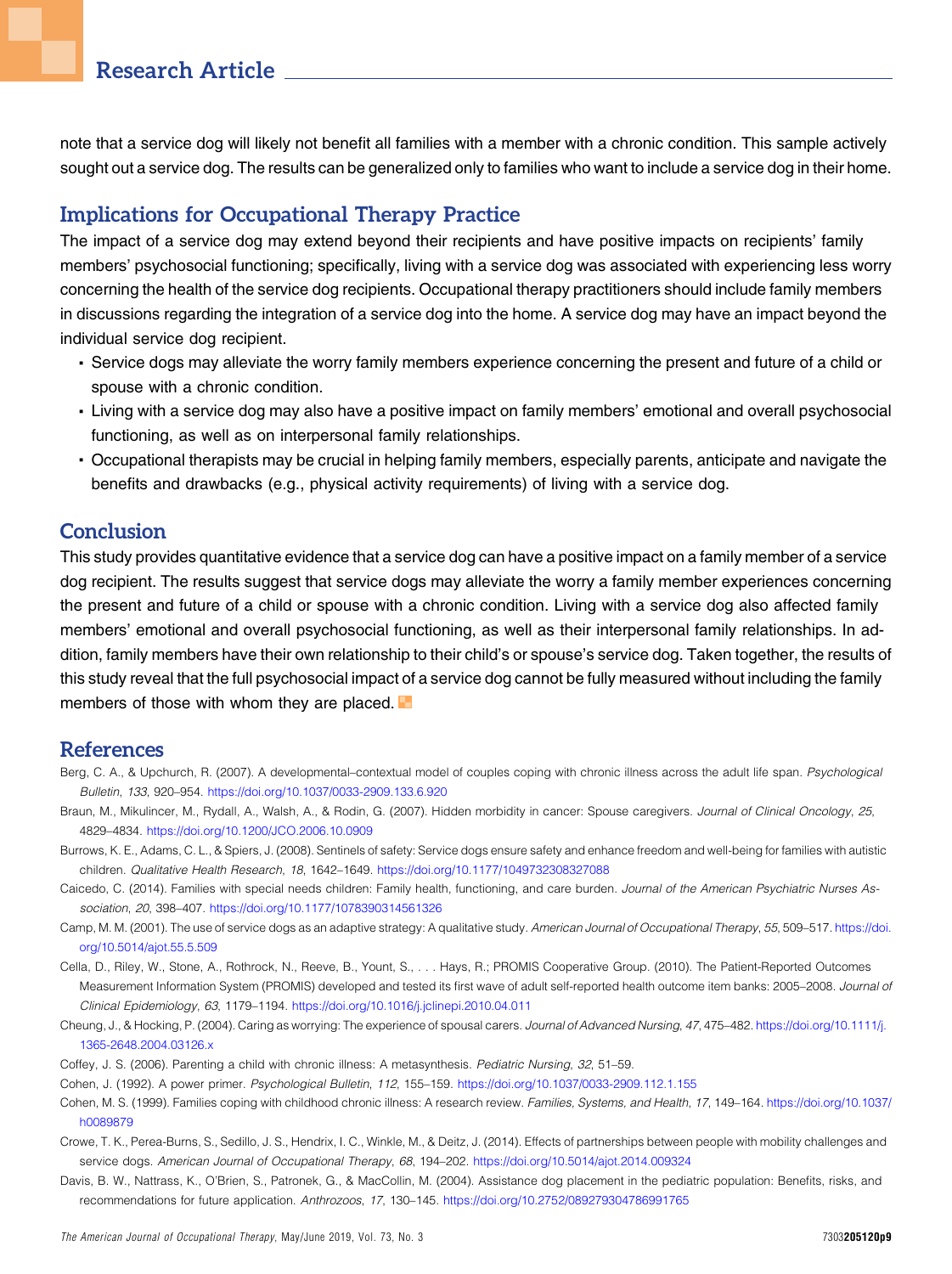- <span id="page-9-0"></span>Duru, N. S., Civilibal, M., & Elevli, M. (2016). Quality of life and psychological screening in children with Type 1 diabetes and their mothers. Experimental and Clinical Endocrinology and Diabetes, 124, 105–110. <https://doi.org/10.1055/s-0035-1555938>
- <span id="page-9-14"></span>Dwyer, F., Bennett, P. C., & Coleman, G. J. (2006). Development of the Monash Dog Owner Relationship Scale (MDORS). Anthrozoos, 19, 243–256. [https://](https://doi.org/10.2752/089279306785415592) [doi.org/10.2752/089279306785415592](https://doi.org/10.2752/089279306785415592)
- <span id="page-9-10"></span>Fairman, S. K., & Huebner, R. A. (2001). Service dogs: A compensatory resource to improve function. Occupational Therapy in Health Care, 13, 41-52. [https://doi.org/10.1080/J003v13n02\\_03](https://doi.org/10.1080/J003v13n02_03)
- <span id="page-9-3"></span>Gallo, A. M., Hadley, E. K., Angst, D. B., Knafl, K. A., & Smith, C. A. (2008). Parents' concerns about issues related to their children's genetic conditions. Journal for Specialists in Pediatric Nursing, 13, 4–14. <https://doi.org/10.1111/j.1744-6155.2008.00129.x>
- <span id="page-9-5"></span>Lavelle, T. A., Wittenberg, E., Lamarand, K., & Prosser, L. A. (2014). Variation in the spillover effects of illness on parents, spouses, and children of the chronically ill. Applied Health Economics and Health Policy, 12, 117–124. <https://doi.org/10.1007/s40258-014-0079-8>
- <span id="page-9-2"></span>McClellan, C. B., & Cohen, L. L. (2007). Family functioning in children with chronic illness compared with healthy controls: A critical review. Journal of Pediatrics, 150, 221–223. <https://doi.org/10.1016/j.jpeds.2006.11.063>
- <span id="page-9-6"></span>McCullagh, E., Brigstocke, G., Donaldson, N., & Kalra, L. (2005). Determinants of caregiving burden and quality of life in caregivers of stroke patients. Stroke, 36, 2181–2186. <https://doi.org/10.1161/01.STR.0000181755.23914.53>
- <span id="page-9-1"></span>Miodrag, N., Burke, M., Tanner-Smith, E., & Hodapp, R. M. (2015). Adverse health in parents of children with disabilities and chronic health conditions: A meta-analysis using the Parenting Stress Index's Health sub-domain. Journal of Intellectual Disability Research, 59, 257-271. [https://doi.org/10.1111/jir.](https://doi.org/10.1111/jir.12135) [12135](https://doi.org/10.1111/jir.12135)
- <span id="page-9-4"></span>Murphy, N. A., Christian, B., Caplin, D. A., & Young, P. C. (2007). The health of caregivers for children with disabilities: Caregiver perspectives. Child: Care, Health and Development, 33, 180–187. <https://doi.org/10.1111/j.1365-2214.2006.00644.x>
- <span id="page-9-11"></span>Rodriguez, K. E., Bibbo, J., & O'Haire, M. E. (2019). The effects of service dogs on psychosocial health and wellbeing for individuals with physical disabilities or chronic conditions. Disability and Rehabilitation. Advance online publication. <https://doi.org/10.1080/09638288.2018.1524520>
- <span id="page-9-16"></span>Ryan, S., & Ziebland, S. (2015). On interviewing people with pets: Reflections from qualitative research on people with long-term conditions. Sociology of Health and Illness, 37, 67–80. <https://doi.org/10.1111/1467-9566.12176>
- <span id="page-9-15"></span>Sachs-Ericsson, N., Hansen, N. K., & Fitzgerald, S. (2002). Benefits of service dogs: A review. Rehabilitation Psychology, 47, 251-277. [https://doi.org/10.](https://doi.org/10.1037//0090-5550.47.3.251) [1037//0090-5550.47.3.251](https://doi.org/10.1037//0090-5550.47.3.251)
- <span id="page-9-7"></span>Schulz, R., & Beach, S. R. (1999). Caregiving as a risk factor for mortality: The Caregiver Health Effects Study. JAMA, 282, 2215-2219. [https://doi.org/10.](https://doi.org/10.1001/jama.282.23.2215) [1001/jama.282.23.2215](https://doi.org/10.1001/jama.282.23.2215)
- <span id="page-9-9"></span>Smyth, C., & Slevin, E. (2010). Experiences of family life with an autism assistance dog: Placing specially trained dogs in families that have a child with autism can bring many benefits. Learning Disability Practice, 13, 12–17. <https://doi.org/10.7748/ldp2010.05.13.4.12.c7758>
- <span id="page-9-12"></span>Varni, J. W., Seid, M., & Kurtin, P. S. (2001). PedsQL 4.0: Reliability and validity of the Pediatric Quality of Life Inventory Version 4.0 generic core scales in healthy and patient populations. Medical Care, 39, 800–812. <https://doi.org/10.1097/00005650-200108000-00006>
- <span id="page-9-13"></span>Varni, J. W., Sherman, S. A., Burwinkle, T. M., Dickinson, P. E., & Dixon, P. (2004). The PedsQL Family Impact Module: Preliminary reliability and validity. Health and Quality of Life Outcomes, 2, 55. <https://doi.org/10.1186/1477-7525-2-55>
- <span id="page-9-17"></span>Weitzenkamp, D. A., Gerhart, K. A., Charlifue, S. W., Whiteneck, G. G., & Savic, G. (1997). Spouses of spinal cord injury survivors: The added impact of caregiving. Archives of Physical Medicine and Rehabilitation, 78, 822–827. [https://doi.org/10.1016/S0003-9993\(97\)90194-5](https://doi.org/10.1016/S0003-9993(97)90194-5)
- <span id="page-9-8"></span>Winkle, M., Crowe, T. K., & Hendrix, I. (2012). Service dogs and people with physical disabilities partnerships: A systematic review. Occupational Therapy International, 19, 54–66. <https://doi.org/10.1002/oti.323>
- <span id="page-9-18"></span>Wittenberg, E., Saada, A., & Prosser, L. A. (2013). How illness affects family members: A qualitative interview survey. Patient, 6, 257-268. [https://doi.org/10.](https://doi.org/10.1007/s40271-013-0030-3) [1007/s40271-013-0030-3](https://doi.org/10.1007/s40271-013-0030-3)

Jessica Bibbo, PhD, is Research Scientist, Center for Research and Education, Benjamin Rose Institute on Aging, Cleveland, OH. At the time of this research, she was Postdoctoral Research Fellow, Center for the Human–Animal Bond, Department of Comparative Pathobiology, Purdue University College of Veterinary Medicine, West Lafayette, IN; [jbibbo@benrose.org](mailto:jbibbo@benrose.org)

Kerri E. Rodriguez, MA, is Doctoral Candidate, Center for the Human-Animal Bond, Department of Comparative Pathobiology, Purdue University College of Veterinary Medicine.

Marguerite E. O'Haire, PhD, is Associate Professor, Center for the Human–Animal Bond, Department of Comparative Pathobiology, Purdue University College of Veterinary Medicine.